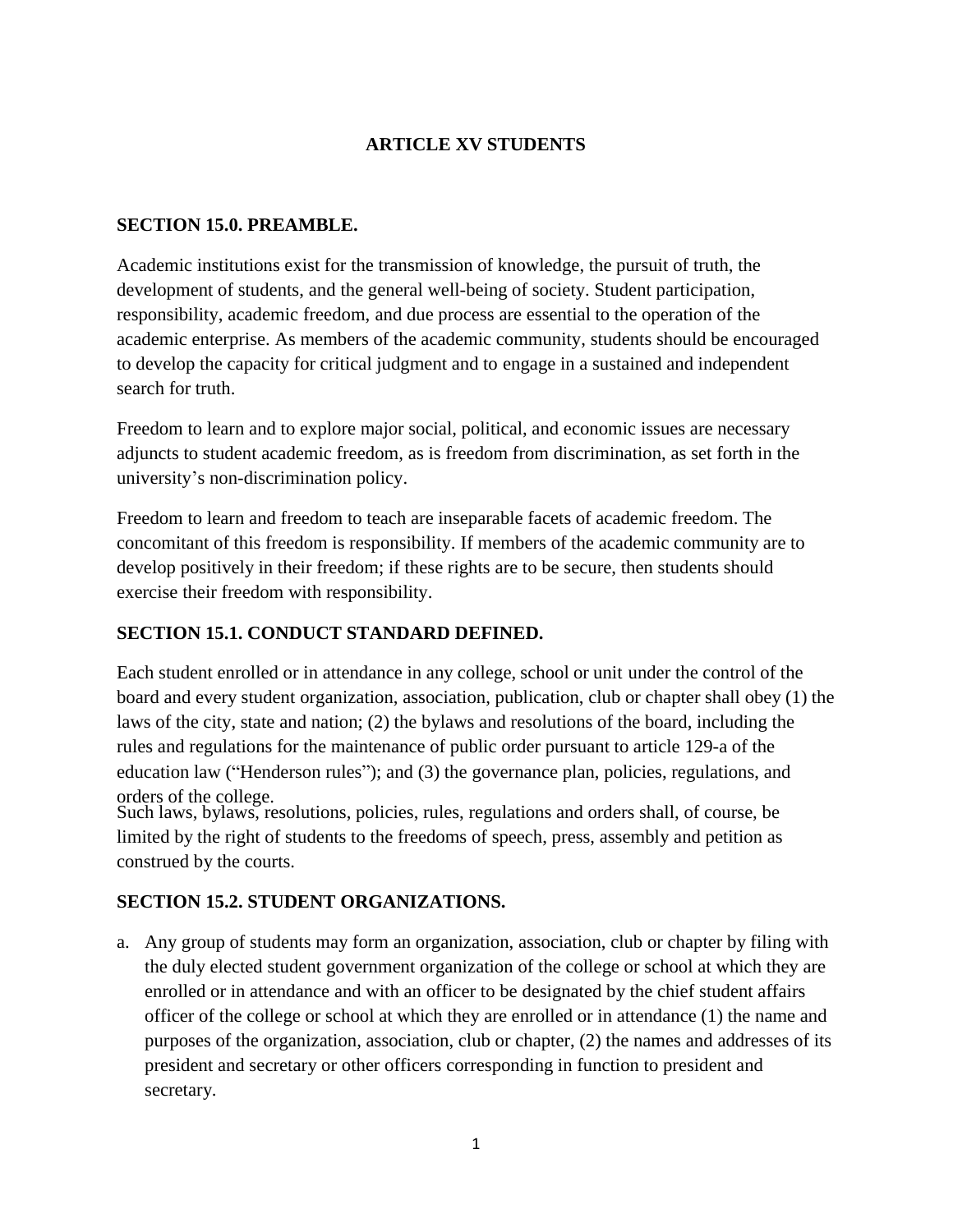The board recognizes that students have rights to free expression and association. At the same time, the board strongly believes that respect for all members of the university's diverse community is an essential attribute of a great university.

 institution, as well as those seeking recognition by the institution, must complete training on Each student leader and officer of student organizations recognized by or registered with the domestic violence, dating violence, stalking, and sexual assault prevention and on CUNY's Policy on Sexual Misconduct prior to the organization receiving recognition or registration.

- b. Extra-curricular activities at each college or school shall be regulated by the duly elected student government organization to insure the effective conduct of such college or school as an institution of higher learning and for the prevention of activities which are hereafter proscribed or which violate the standards of conduct of the character set forth in bylaw 15.1. Such powers shall include:
	- 1. The power to charter or otherwise authorize teams (excluding intercollegiate athletics), publications, organizations, associations, clubs or chapters, and, when appropriate in the exercise of such regulatory power, the power to refuse, suspend or revoke any charter or other authorization for cause after hearing on notice.
	- 2. The power to delegate responsibility for the effective implementation of its regulatory functions hereunder to any officer or committee which it may appoint.
- c.
- 1. Any person or organization affiliated with the college may file a complaint with the chief student affairs officer if there is reason to believe that a student organization has violated any of the standards of conduct set forth in section 15.1 above. The chief student affairs officer shall promptly notify the affected organization, investigate any complaint and report the results of that investigation along with a recommendation for appropriate action to the complainant and the student government which shall take action as it deems appropriate, except that in the case of a complaint against the student government itself, the chief student affairs officer shall report the results of the investigation and the recommendation for appropriate action directly to the president.
- 2. The complainant or any student organization adversely affected pursuant to paragraph C (1) above may appeal to the president. The president may take such action as he or she deems appropriate and such action shall be final.
- d. Each college shall establish a student elections review committee in consultation with the various student governments. The student elections review committee shall approve the election procedures and certify the results of elections for student governments, and student body referenda. Decisions of the student elections review committee may be appealed to the college president, whose decision shall be final. An appeal from the decision of the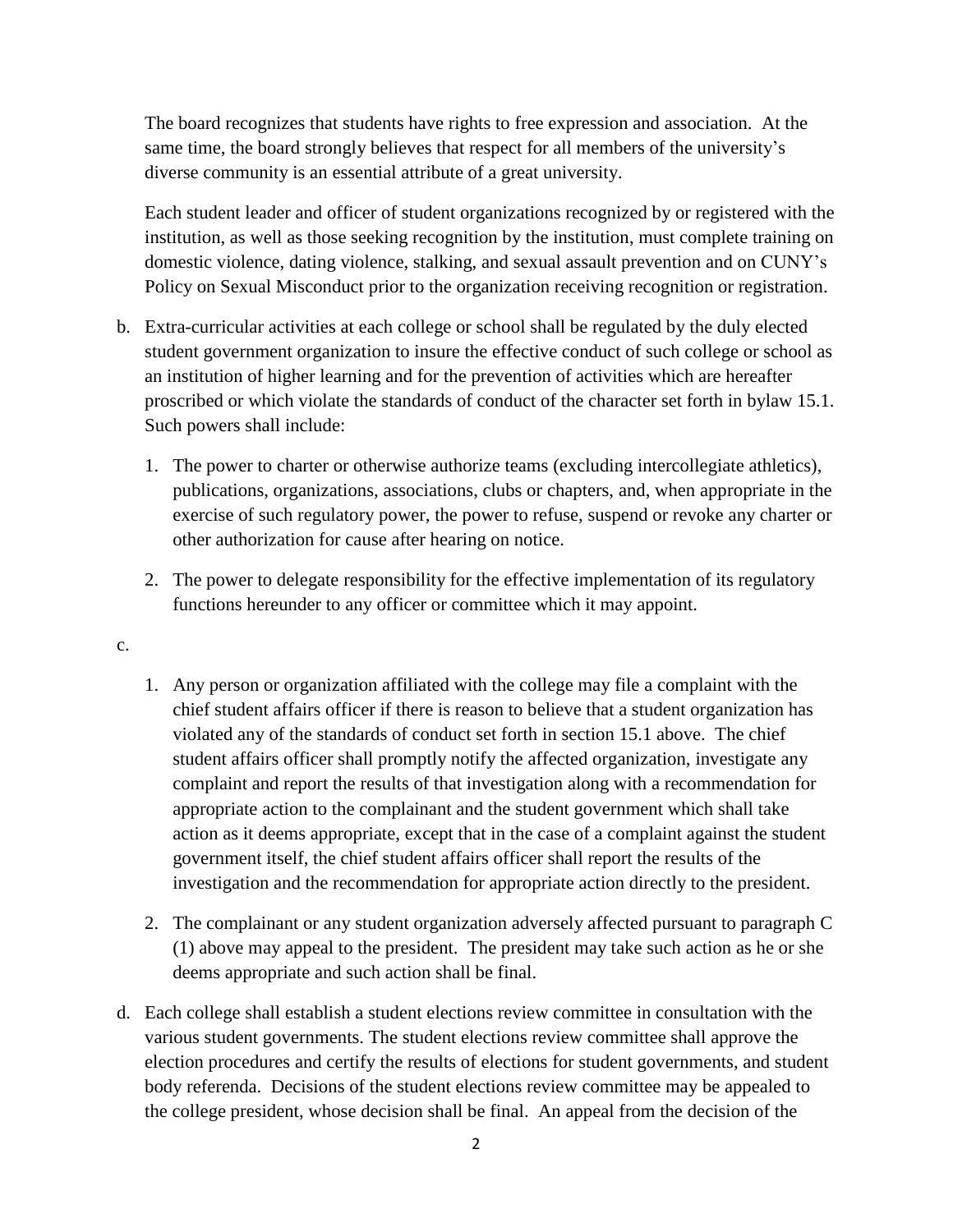student elections review committee must be made in writing to the President within ten (10) calendar days of the decision. The President shall consult with the student elections review committee and render a decision as expeditiously as possible which may affirm, reverse, or modify the decision of the student elections review committee.

e. Student government elections shall be scheduled and conducted, and newly elected student governments shall take office, in accordance with policies of the board, and implementing regulations.

### **SECTION 15.3. THE UNIVERSITY STUDENT SENATE.**

 There shall be a university student senate responsible, subject to the board of trustees, for the extend to areas of interest which fall exclusively within the domain of the student governments constituencies or by their student governments from the elected members of the respective formulation of university-wide student policy relating to the academic status, role, rights and freedoms of the student. The authority and duties of the university student senate shall not of the constituent units of the university. Consistent with the authority of the board of trustees in accordance with the education law and the bylaws of the board of trustees, the university student senate shall make its own bylaws providing for the election of its own officers, the establishment of its own rules and procedures, for its internal administration and for such other matters as is necessary for its existence. The university student senate shall have the full rights and responsibilities accorded student organizations as provided in these bylaws. The delegates and alternate delegates to the university student senate shall be elected by their respective student governments.

# **SECTION 15.4. STUDENT DISCIPLINARY PROCEDURES.**

Complaint Procedures:

- be communicated to the chief student affairs officer of the college the respondent attends. a. A University student, employee, organization, department or visitor who believes she/he/it is the victim of a student's misconduct (hereinafter "complainant") may make a charge, accusation, or allegation against a student (hereinafter "respondent") which if proved, may subject the respondent to disciplinary action. Such charge, accusation, or allegation must
- b. The chief student affairs officer of the college or her or his designee shall conduct a preferred. The chief student affairs officer or her or his designee shall advise the respondent the incident, and review other relevant evidence. The preliminary investigation shall be preliminary investigation in order to determine whether disciplinary charges should be of the allegation against her or him, explain to the respondent and the complainant their rights, consult with other parties who may be involved or who have information regarding concluded within thirty (30) calendar days of the filing of the complaint, unless: (i) said complaint involves two or more complainants or respondents; or (ii) said complaint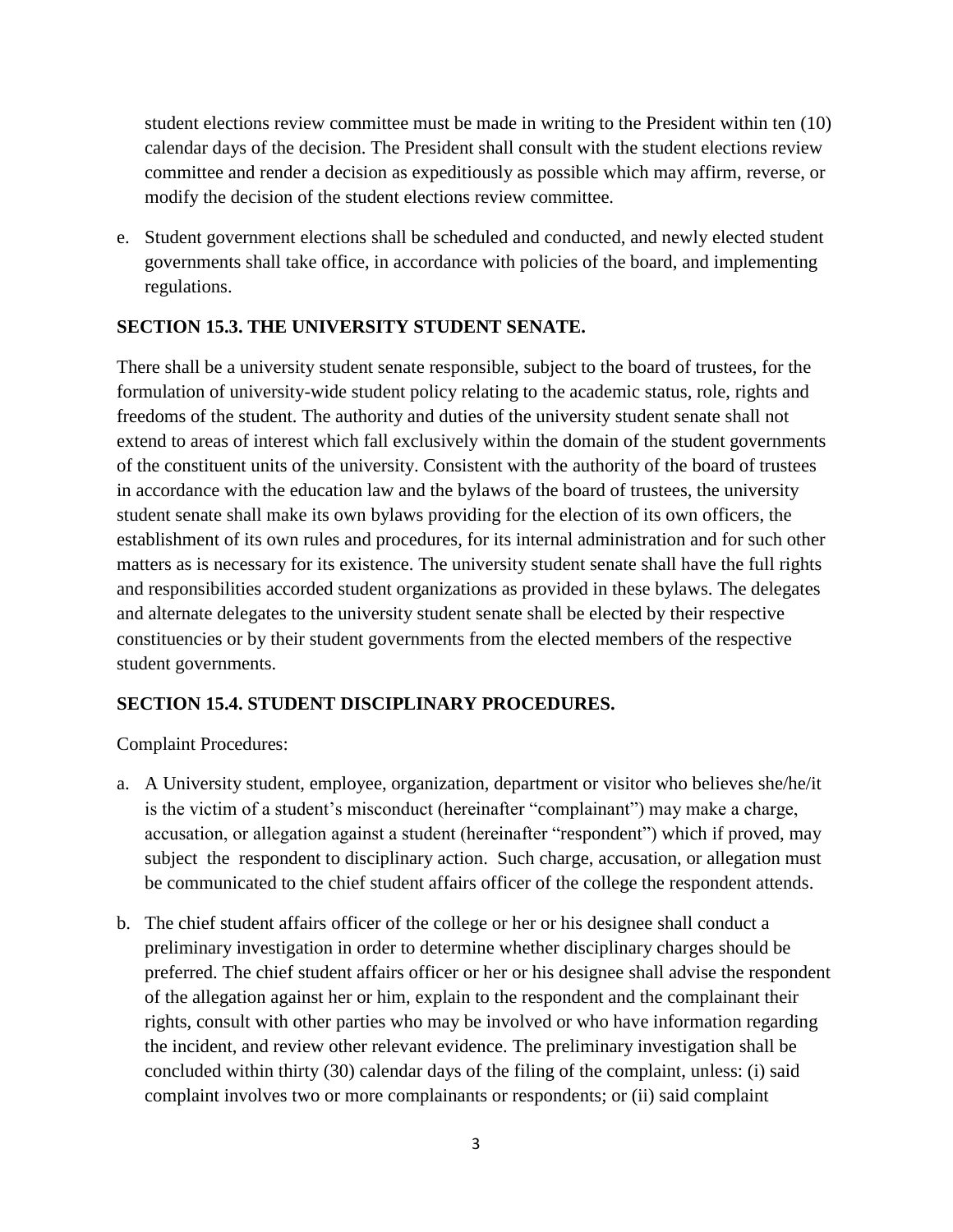involves a matter that is also under investigation by law enforcement authorities. In those cases, the preliminary investigation shall be completed within sixty (60) calendar days. Further, if the matter has been previously investigated pursuant to the CUNY Policy on Sexual Misconduct, the chief student affairs officer shall dispense with a preliminary investigation and rely on the report completed by the Title IX Coordinator. Following the completion of the preliminary investigation, the chief student affairs officer or designee shall take one of the following actions:

- 1. Dismiss the matter if there is no basis for the allegation(s) or the allegation(s) does not warrant disciplinary action. The individuals involved shall be notified that the complaint has been dismissed;
- 2. Refer the matter to mediation (except in cases involving allegations of sexual assault, stalking or other forms of sexual violence); or
- 3. Prefer formal disciplinary charges.
- Respondent may be accompanied by an advisor of their choice (including an attorney) who may assist and advise throughout the entire process, including all meetings and hearings. c. In cases involving the CUNY Policy on Sexual Misconduct, both the Complainant and Advisors may represent a party and fully participate at a hearing, but may not give testimony as a witness.
- charges, the respondent is required to participate in the disciplinary hearing or otherwise to university until a decision on the charges is made or the charges are otherwise resolved. her/his transcript that she/he "withdrew with conduct charges pending." If the respondent fails to appear, the college may proceed with the disciplinary hearing in absentia, and any decision and sanction shall be binding, and the transcript notation, if any, resulting from that decision and penalty shall replace the notation referred to above Mediation Conference: d. In the event that a respondent withdraws from the college after a charge, accusation or allegation against a respondent has been made, and the college prefers formal disciplinary resolve the pending charges and shall be barred from attending any other unit of the Immediately following the respondent's withdrawal, the college must place a notation on

- e. The college may offer the respondent and the complainant the opportunity to participate in a mediation conference prior to the time the disciplinary hearing takes place in an effort to resolve the matter by mutual agreement (except in cases involving sexual assault, stalking and other forms of sexual violence). The conference shall be conducted by a qualified staff or faculty member designated by the chief student affairs officer. The following procedures shall be in effect at this conference:
	- 1. An effort shall be made to resolve the matter by mutual agreement through such process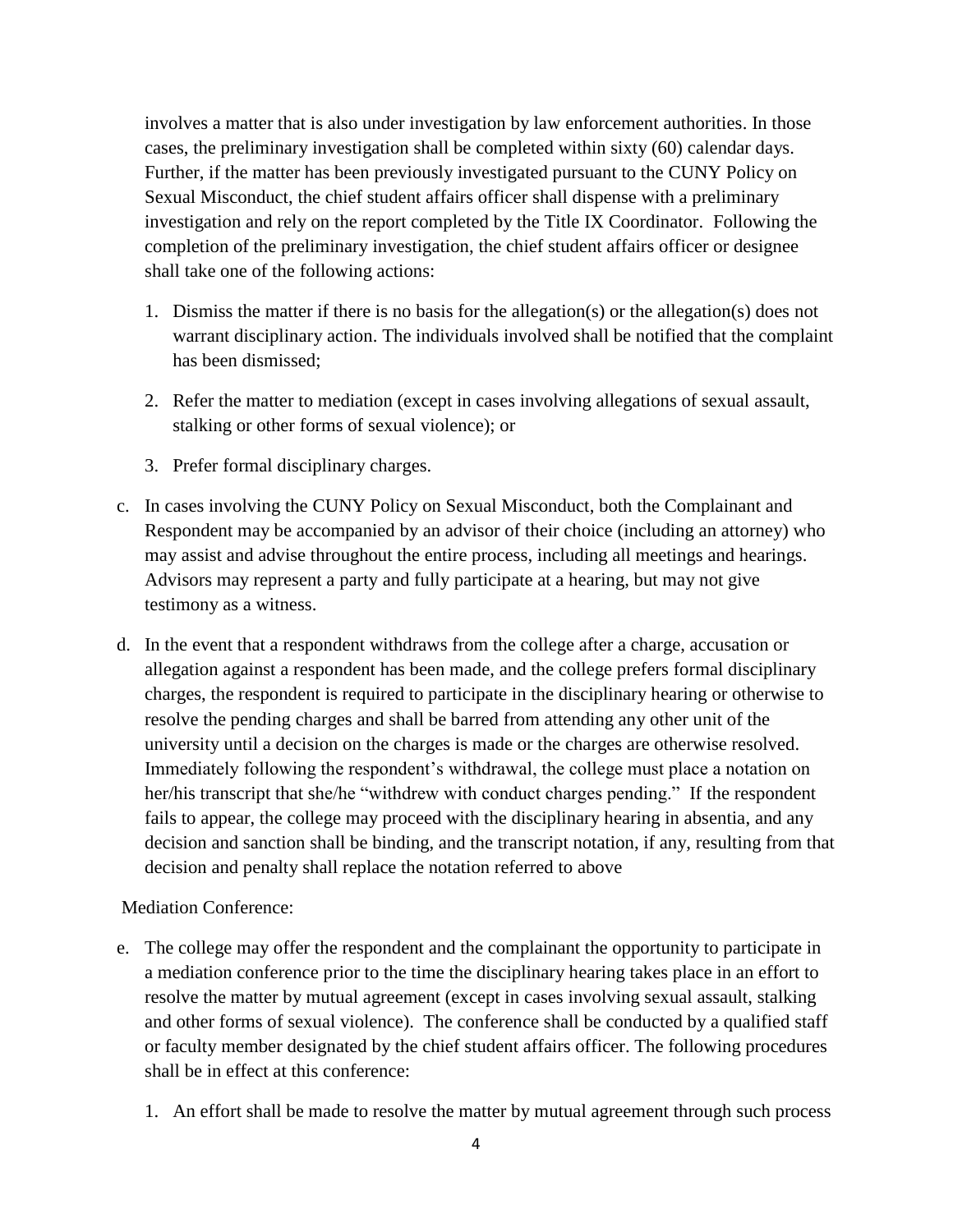as the mediator deems most appropriate; provided, however, that the complainant must be notified of her/his right to end the mediation at any time

- 2. If an agreement is reached, the faculty or staff member conducting the conference shall report her/his recommendation to the chief student affairs officer for approval and, if approved, the complainant and the respondent shall be notified, and a written memorandum shall be created memorializing the resolution and any consequences for non-compliance.
- 3. If no agreement is reached within a reasonable time, or if the respondent fails to appear, the faculty or staff member conducting the conference shall refer the matter back to the chief student affairs officer who may prefer disciplinary charges, or, if charges have been preferred, proceed to a disciplinary hearing.
- testifying at a college hearing regarding information received during the mediation 4. The faculty or staff member conducting the mediation conference is precluded from conference, or presenting the case on behalf of the college.

Notice of Charges and Hearing:

- delivered to the respondent, or sent by certified or overnight mail and email to the address complainant to the extent the charges relate to her/him/it. The chief student affairs officer is unless the respondent consents to an earlier hearing. The respondent is permitted one (1) adjournment as of right. Additional requests for an adjournment must be made at least five (5) calendar days prior to the hearing date, and shall be granted or denied at the discretion of the chairperson of the faculty-student disciplinary committee. If the respondent fails to respond to the notice, appear on the adjourned date, or request an extension, the college may proceed in absentia, and any decision and sanction shall be binding.<br>g. The notice shall contain the following: f. Notice of the charge(s) and of the time and place of the hearing shall be personally appearing on the records of the college. Notice shall also be sent in a similar manner to the also encouraged to send the notice of charges to any other e-mail address that he or she may have for the respondent and the complainant. The hearing shall be scheduled within a reasonable time following the filing of the charges or the mediation conference. Notice of at least seven (7) calendar days shall be given to the respondent in advance of the hearing
- - 1. A complete and itemized statement of the charge(s) being brought against the respondent including the rule, bylaw or regulation she/he is charged with violating, and the possible penalties for such violation.
	- 2. A statement that the respondent and the complainant have the right to attend and participate fully in the hearing including the right: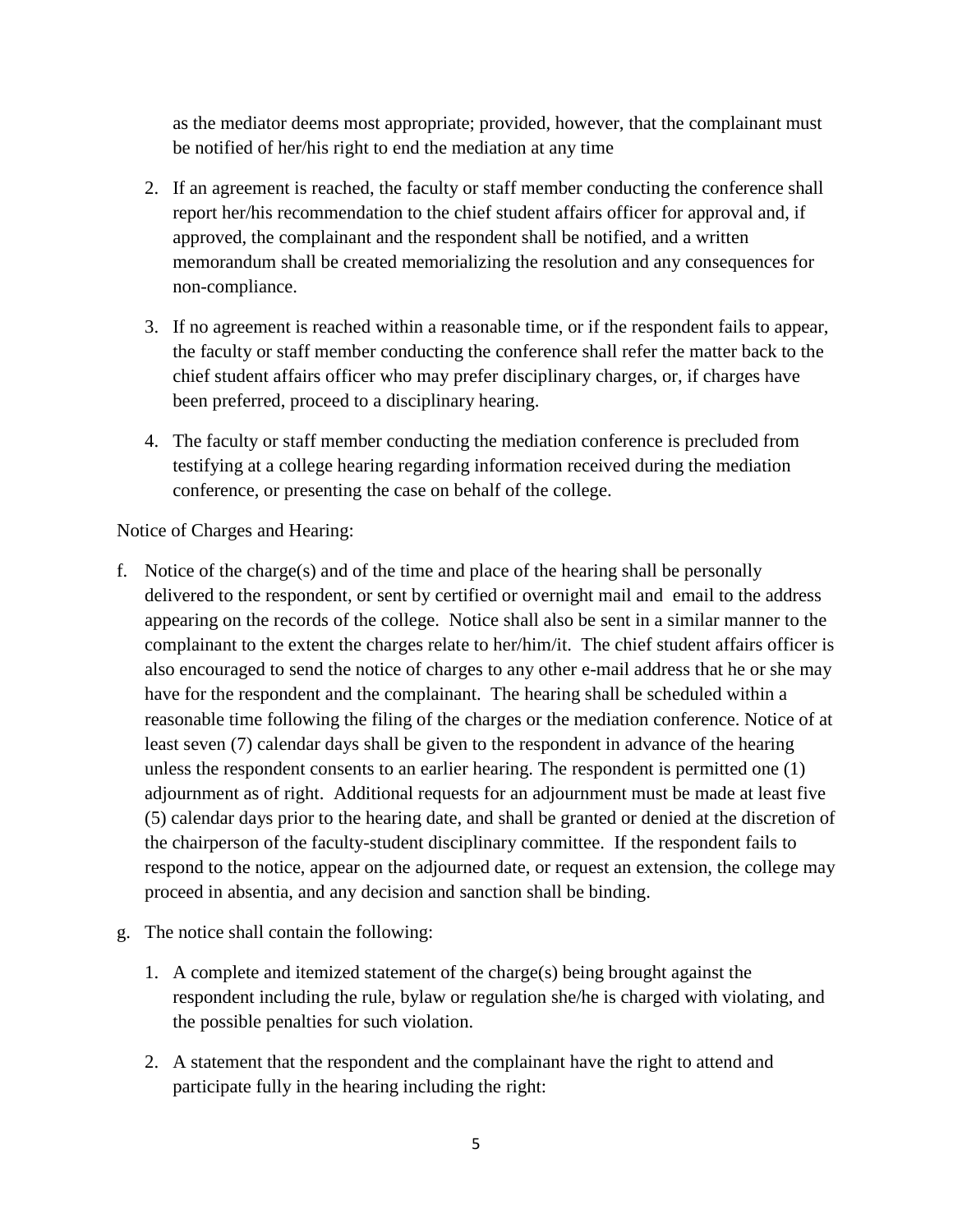- (i) to present their side of the story;
- (ii) to present witnesses and evidence on their behalf;
- (iii) to cross-examine witnesses presenting evidence;
- (iv) to remain silent without assumption of guilt; and

(v) to be assisted or represented by an advisor or legal counsel at their expense; if the respondent or the complainant requests it, the college shall assist in finding a legal counsel or advisor.

3. A warning that anything the respondent says may be used against her/him at a noncollege hearing.

Pre-Hearing Document Inspection:

 may, at the request of any other party grant an adjournment of the hearing as may be h. At least five (5) calendar days prior to the commencement of a student disciplinary hearing, the college shall provide the respondent and the complainant and/or their designated representative, with similar and timely access to review any documents or other tangible evidence that the college intends to use at the disciplinary hearing, consistent with the restrictions imposed by Family Education Rights and Privacy Act ("FERPA"). Should the college seek to introduce additional documents or other tangible evidence during, or some time prior to, the disciplinary hearing, the respondent and the complainant shall be afforded the opportunity to review the additional documents or tangible evidence. If during the hearing the complainant or the respondent submits documentary evidence, the chairperson necessary in the interest of fairness to permit the requesting party time to review the newly produced evidence.

Admission and Acceptance of Penalty Without Hearing:

 appropriate to address the misconduct. This agreed upon penalty shall be placed on the respondent's transcript consistent with sections u and v herein. Before resolving a complaint i. At any time after receiving the notice of charges and hearing but prior to the commencement of a disciplinary hearing, the respondent may admit to the charges and accept the penalty that the chief student affairs officer or designee determines to be in this manner, the chief student affairs officer must first consult with the complainant and provide the complainant an opportunity to object to the proposed resolution, orally and/or in writing. If a resolution is reached over the complainant's objection, the chief student affairs officer or designee shall provide the complainant with a written statement of the reasons supporting such resolution, and the complainant may appeal the decision to enter into the resolution to the president.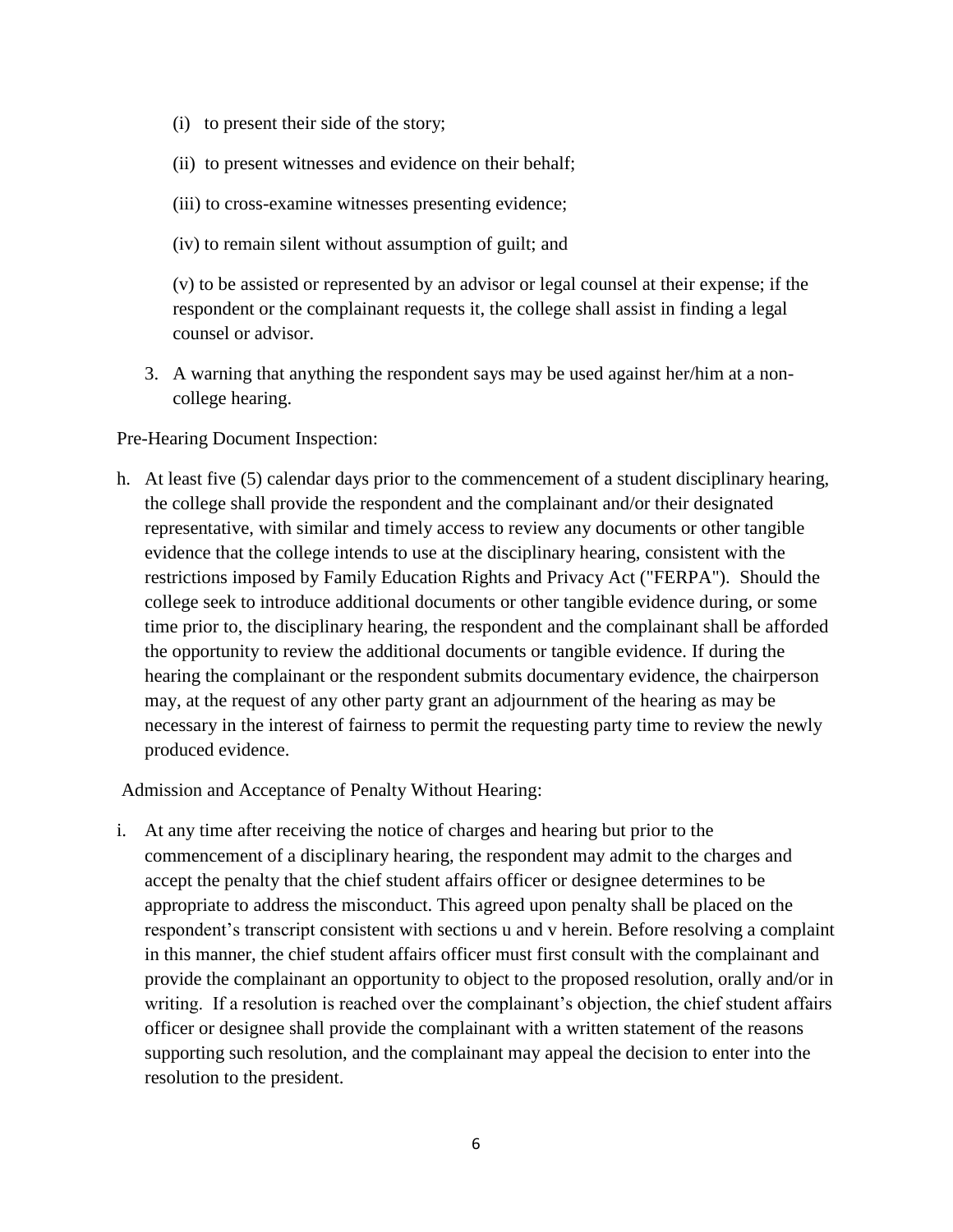**Emergency Suspension:** 

 15.4. to take place within not more than twelve (12) calendar days, unless the student complainant in the same manner notice is given to the student. i. The president or her/his designee may in emergency or extraordinary circumstances, temporarily suspend a student pending an early hearing as provided in this bylaw section requests an adjournment. Such suspension shall be for conduct which impedes, obstructs, impairs or interferes with the orderly and continuous administration and operation of any college, school, or unit of the university in the use of its facilities or in the achievement of its purposes as an educational institution. Prior to the commencement of a temporary suspension of a student, the college shall give the student oral notice (which shall be confirmed via email to the address appearing on the records of the college) or written notice of the charges against her/him and, if she/he denies them, the college shall forthwith give the student an informal oral explanation of the evidence supporting the charges and the student may present informally her/his explanation or theory of the matter. When a student's presence poses a continuing danger to person or property or an ongoing threat of disrupting the academic process, notice and opportunity for denial and explanation may follow suspension, but shall be given as soon as feasible thereafter. The complainant shall be notified in the event that an emergency suspension is imposed against a student, and/or when the suspension is subsequently lifted to the extent that the suspension involves the

Faculty-Student Disciplinary Committee Structure:

- k. Each faculty-student disciplinary committee shall consist of two (2) faculty members or one (1) faculty member and one (1) member of the Higher Education Officer series (HEO), and two (2) student members and a chairperson, who shall be a faculty member. A quorum shall consist of the chairperson and any two (2) members, one of whom must be a student. Hearings shall be scheduled promptly (including during the summers) at a convenient time and efforts shall be made to insure full student and faculty representation.
- committee, three (3) members of the faculty of that college to receive training upon following schools shall be required to select two (2) chairpersons:, CUNY School of Law, at all meetings of the faculty-student disciplinary committee and decide and make all l. The president shall select in consultation with the head of the appropriate campus governance body or where the president is the head of the governance body, its executive appointment and to serve in rotation as chairperson of the disciplinary committee. The Guttman Community College, CUNY School of Professional Studies, and the CUNY School of Journalism. If none of the chairpersons appointed from the campus can serve, the president, at her/his discretion, may request that a chairperson be selected by lottery from the entire group of chairpersons appointed by other colleges. The chairperson shall preside rulings for the committee. She/he shall not be a voting member of the committee but shall vote in the event of a tie.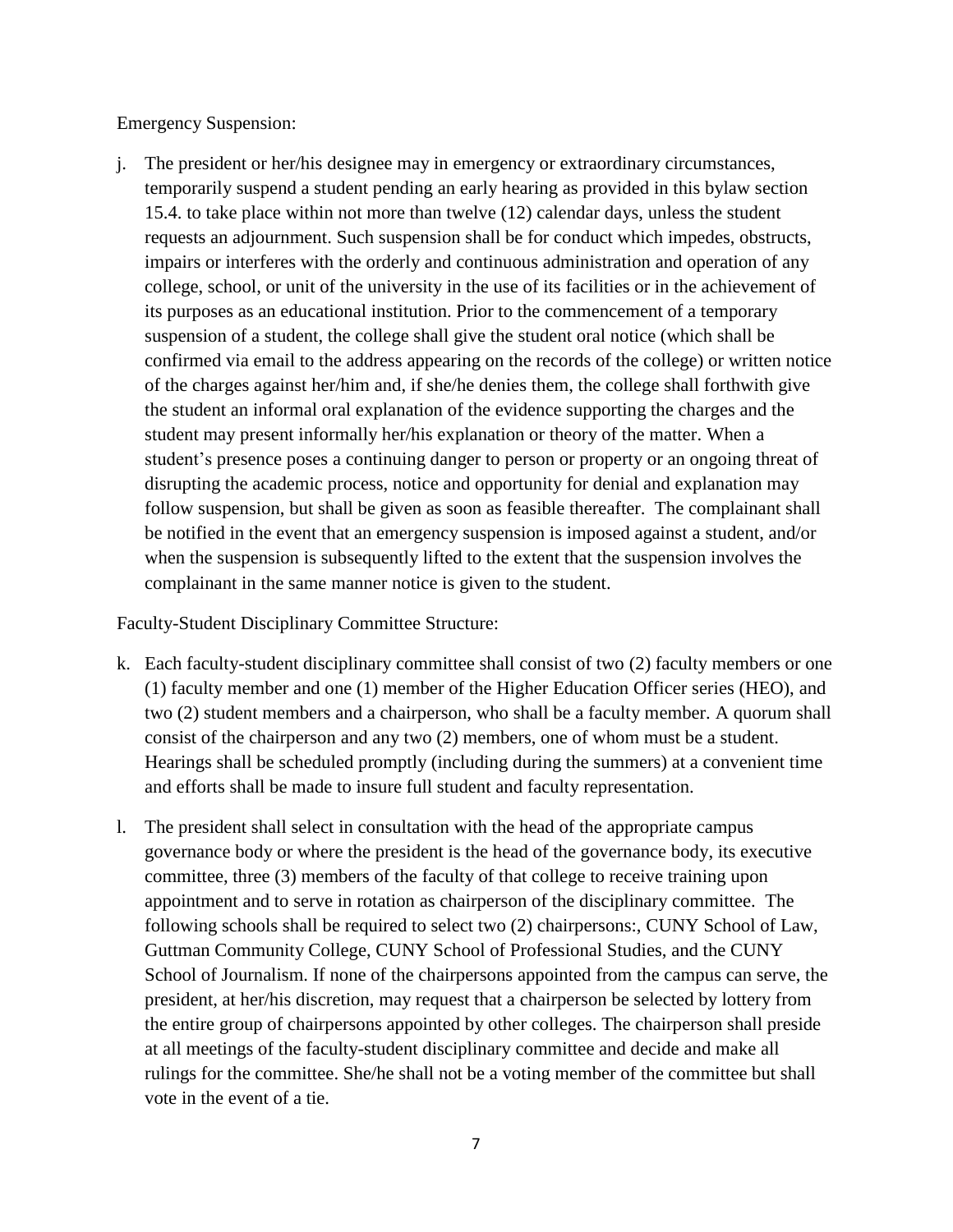- panel of six (6) elected annually in an election in which all students registered at the college more than four (4) consecutive years. Notwithstanding the above, in cases of sexual assault, m. The faculty members shall be selected by lot from a panel of six (6) elected biennially by the appropriate faculty body from among the persons having faculty rank or faculty status. CUNY School of Law, Guttman Community College, CUNY School of Professional Studies, and the CUNY School of Journalism shall be required to select four (4) faculty members. The HEO members shall be selected by lot from a panel of six (6) HEO appointed biennially by the president. CUNY School of Law, Guttman Community College, CUNY School of Professional Studies, and the CUNY School of Journalism shall be required to select four (4) HEO's. The student members shall be selected by lot from a shall be eligible to vote. CUNY School of Law, Guttman Community College, CUNY School of Professional Studies, and the CUNY School of Journalism shall be required to select four (4) students. In the event that the student or faculty panel or both are not elected, or if more panel members are needed, the president shall have the duty to select the panel or panels which have not been elected. No individuals on the panel shall serve on the panel for stalking and other forms of sexual violence, the president shall designate from the panels one (1) chairperson, two (2) faculty/HEO members, and two (2) students, who shall be specially trained on an annual basis, and who shall constitute the faculty-student disciplinary committee in all such cases.
- n. In the event that the chairperson cannot continue, the president shall appoint another chairperson. In the event that a seat becomes vacant and it is necessary to fill the seat to continue the hearing, the seat shall be filled from the respective faculty, HEO, or student panel by lottery.
- o. Each academic year, the chief student affairs officer, and her or his designee, shall day of the academic year. appoint/identify one or more college employees to serve as presenters for the hearings. This list shall be forwarded to the Office of the Vice Chancellor for Student Affairs, and the Office of the General Counsel and Sr. Vice Chancellor for Legal Affairs prior to the first
- p. Persons who are to be participants in the hearings as witnesses or have been involved in preferring the charges or who may participate in the appeals procedures or any other person having a direct interest in the outcome of the hearing shall be disqualified from serving on the committee.

Faculty-Student Disciplinary Committee Procedures:

- q. The following procedures shall apply to faculty-student disciplinary proceedings: Hearing:
	- 1. The chairperson shall preside at the hearing. The chairperson shall inform the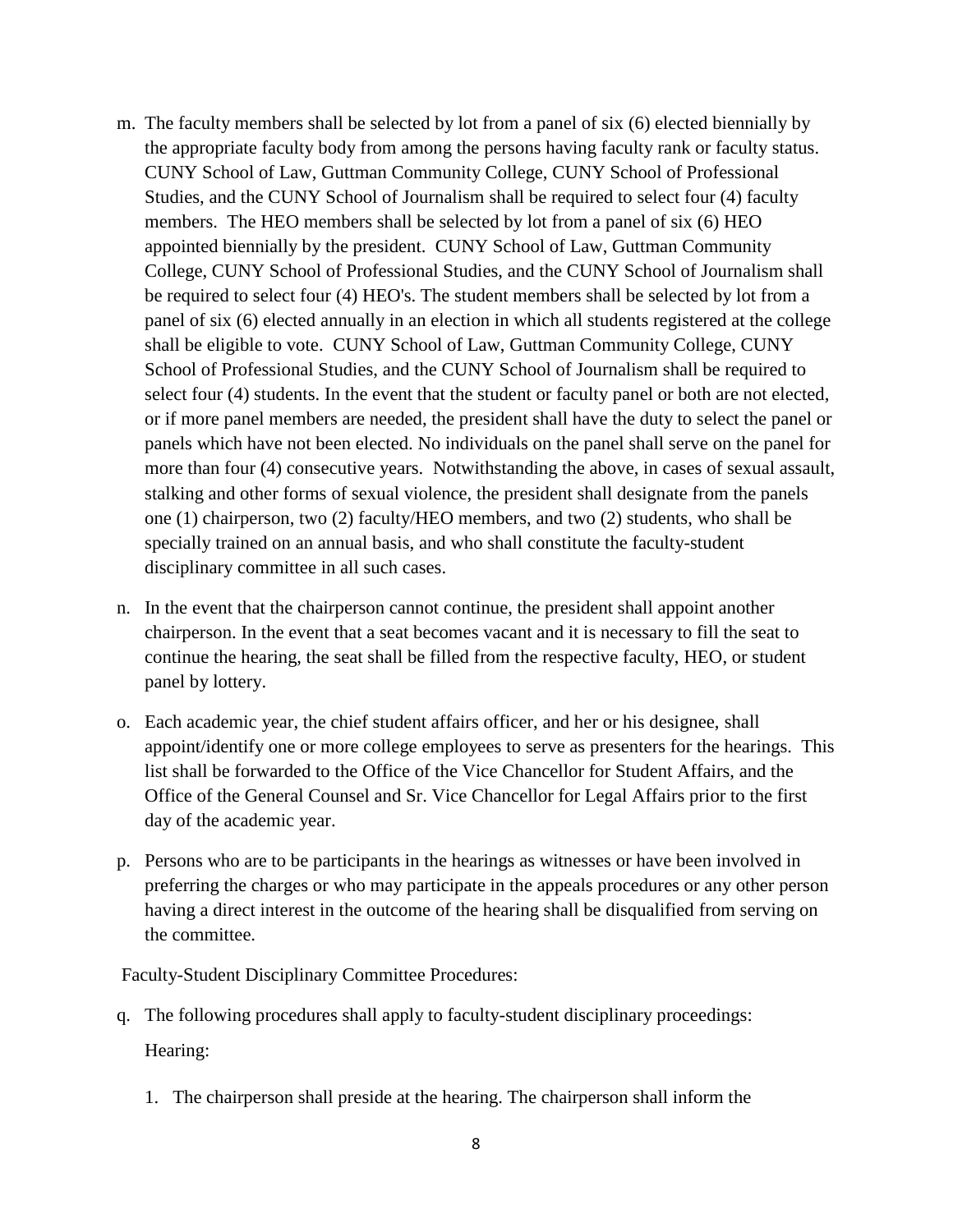respondent of the charges, the hearing procedures and her or his rights.

- 2. All faculty student disciplinary committee hearings are closed hearings unless the respondent requests an open public hearing. Notwithstanding such requests, the would adversely affect and be disruptive to the committee's normal operations. In the chairperson shall not permit an open hearing in cases involving allegations of sexual assault, stalking, or other forms of sexual violence. Furthermore, the chairperson has the right to deny the request and hold a closed hearing when an open public hearing event of an open hearing, the respondent must sign a written waiver acknowledging that those present will hear the evidence introduced at the hearing.
- rights, the chairperson shall ask the respondent to respond. If the respondent admits the present evidence regarding the appropriate penalty. If the respondent denies the conduct the respondent shall be given an opportunity to present her or his defense. 3. After informing the respondent of the charges, the hearing procedures, and her or his conduct charged, the respondent shall be given an opportunity to explain her/his actions before the committee and the college shall be given an opportunity to respond and charged, the college shall present its case. At the conclusion of the college's case, the respondent may move to dismiss the charges. If the motion is denied by the committee,
- the charge(s). Subsequent thereto, the chairperson may rule on the admissibility of the room all persons who are to appear as witnesses, except the respondent and the complainant. 4. Prior to accepting testimony at the hearing, the chairperson shall rule on any motions questioning the impartiality of any committee member or the adequacy of the notice of evidence and may exclude irrelevant, unreliable or unduly repetitive evidence. In addition, if any party wishes to question the impartiality of a committee member on the basis of evidence which was not previously available at the inception of the hearing, the chairperson may rule on such a motion. The chairperson shall exclude from the hearing
- stenographic transcript, an audio recording or the equivalent. The college must assign a event of an appeal, both the respondent and the complainant are entitled upon request to 5. The college shall make a record of each fact-finding hearing by some means such as a staff member for each hearing, with the sole responsibility of ensuring that the hearing is recorded in its entirety. No other recording of the proceedings may be permitted. A respondent who has been found to have committed the conduct charged after a hearing is entitled upon request to a copy of such a record without cost upon the condition that it is not to be disseminated except to the respondent's representative or attorney. In the a copy of such a record without cost, upon the condition that it is not to be disseminated except to their representatives or attorneys.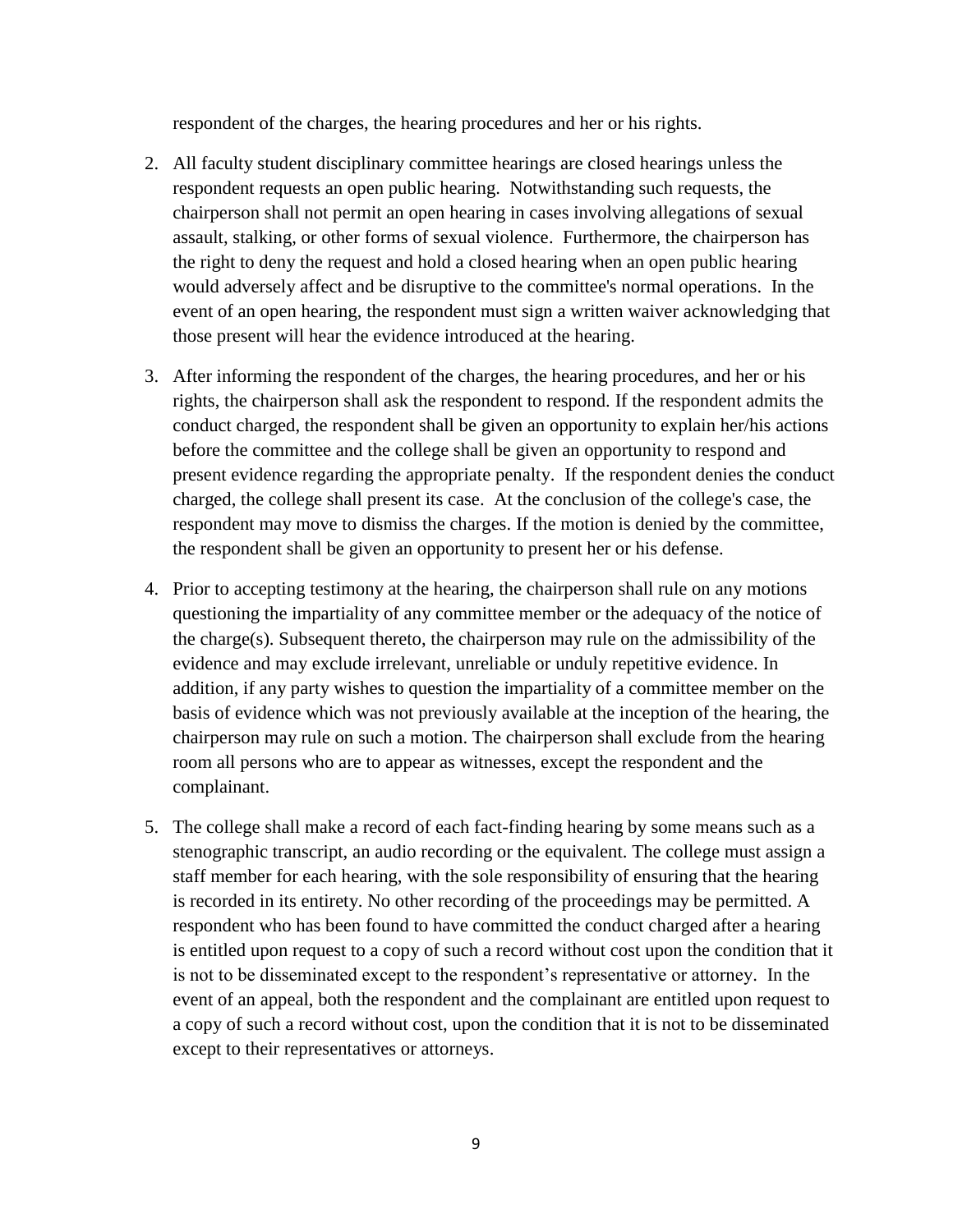- 6. The college bears the burden of proving the charge(s) by a preponderance of the evidence.
- 7. The role of the faculty-student disciplinary committee is to listen to the testimony, ask questions of the witnesses, review the testimony and evidence presented at the hearing and the papers filed by the parties and render a determination. In the event the respondent is found to have committed the conduct charged, the committee shall then determine the penalty to be imposed.
- (five) calendar days' notice of such representation. 8. The college, the respondent and the complainant are permitted to have lawyers or other representatives or advisors act on their behalf during the pendency of a disciplinary action, which shall include the calling and examining of witnesses, and presenting other evidence. Any party intending to appear with an attorney shall give the other party 5
- the number of witnesses and the time of testimony for the presentations by any party 9. The chairperson of the faculty-student disciplinary committee retains discretion to limit and/or their representative.
- 10. In the event that the respondent is charged with a sexual assault, stalking or other forms of sexual misconduct, neither the respondent nor the complainant shall be permitted to cross-examine the other directly. Rather, if they wish to, the respondent and the complainant may cross-examine each other only through a representative. If either or both of them do not have a representative, the college shall work with them to find a representative to conduct such cross-examination. In the alternative, the complainant and respondent may provide written questions to the chairperson to be posed to the witness.
- 11. In a case involving the CUNY Policy on Sexual Misconduct:
	- introduced. a) Evidence of the mental health diagnosis and/or treatment of a party may not be
	- related to penalty b) Evidence of either party's prior sexual history may not be introduced except that (i) evidence of prior sexual history between complainant and respondent is admissible at any stage of the hearing, and (ii) past findings of domestic violence, dating violence, stalking, or sexual assault may be admissible in the stage of that hearing

### Penalty Phase:

 12. If the respondent has been found responsible, then all parties may introduce evidence related to the respondent's character including any past findings of a respondents' responsibility for domestic violence, stalking, or sexual assault or any other sexual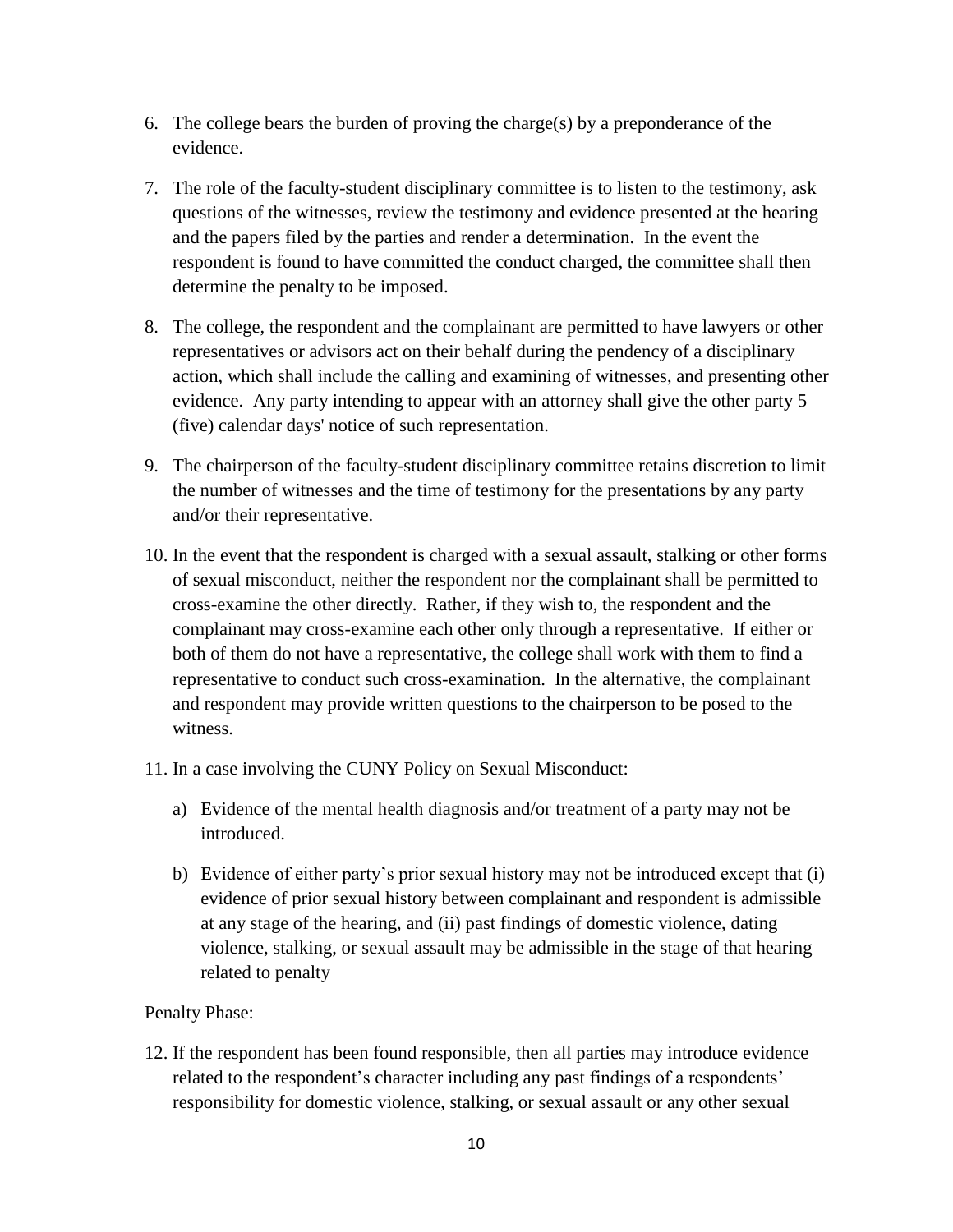violence. The College may introduce a copy of the respondent's previous disciplinary and shall only be opened if the respondent has been found to have committed the penalty if the charges are sustained. The complainant and respondent may also provide or make an impact statement. Such evidence and impact statements shall be used by the record; including records from any CUNY institution the respondent has attended, where applicable, provided the respondent was shown a copy of the record prior to the commencement of the hearing. The previous disciplinary record shall be submitted to the committee in a sealed envelope, bearing the respondent's signature across the seal, conduct charged. The previous disciplinary records, as well as documents and character evidence introduced by the respondent, the complainant, and the college shall be opened and used by the committee for dispositional purposes, i.e., to determine an appropriate committee only for the purpose of determining an appropriate penalty if the charges are sustained.

### Decision:

- decision, which shall be based solely on the testimony and evidence presented at the 13. The committee shall deliberate in closed session. The committee shall issue a written hearing and the papers filed by the parties.
- 14. The respondent shall be sent a copy of the faculty-student disciplinary committee's decision within seven (7) calendar days of the conclusion of the hearing, by regular mail and e-mail to the address appearing on the records of the college. In cases involving the decision to any other e-mail address that he or she may have for the respondent. The two or more complainants or respondents, the respondent shall be sent a copy of facultystudent disciplinary committee's decision within fourteen (14) calendar days of the conclusion of the hearing. The chief student affairs officer is also encouraged to send decision shall be final subject to any appeal. In cases involving a crime of violence or a non-forcible sex offense, as set forth in FERPA, the complainant shall simultaneously receive notice of the outcome of the faculty-student disciplinary committee's decision as it relates to the offense(s) committed against the complainant, in the same manner as notice is given to the respondent.
- or more, the decision is a university-wide penalty and the respondent shall be barred 15. When a disciplinary hearing results in a penalty of dismissal or suspension for one term from admission to, or attendance at, any other unit of the university while the penalty is being served.

### Appeals:

 committee to the president on the following grounds: (i) procedural error, (ii) newly 16. A respondent or a complainant may appeal a decision of the faculty-student disciplinary discovered evidence that was not reasonably available at the time of the hearing, or (iii)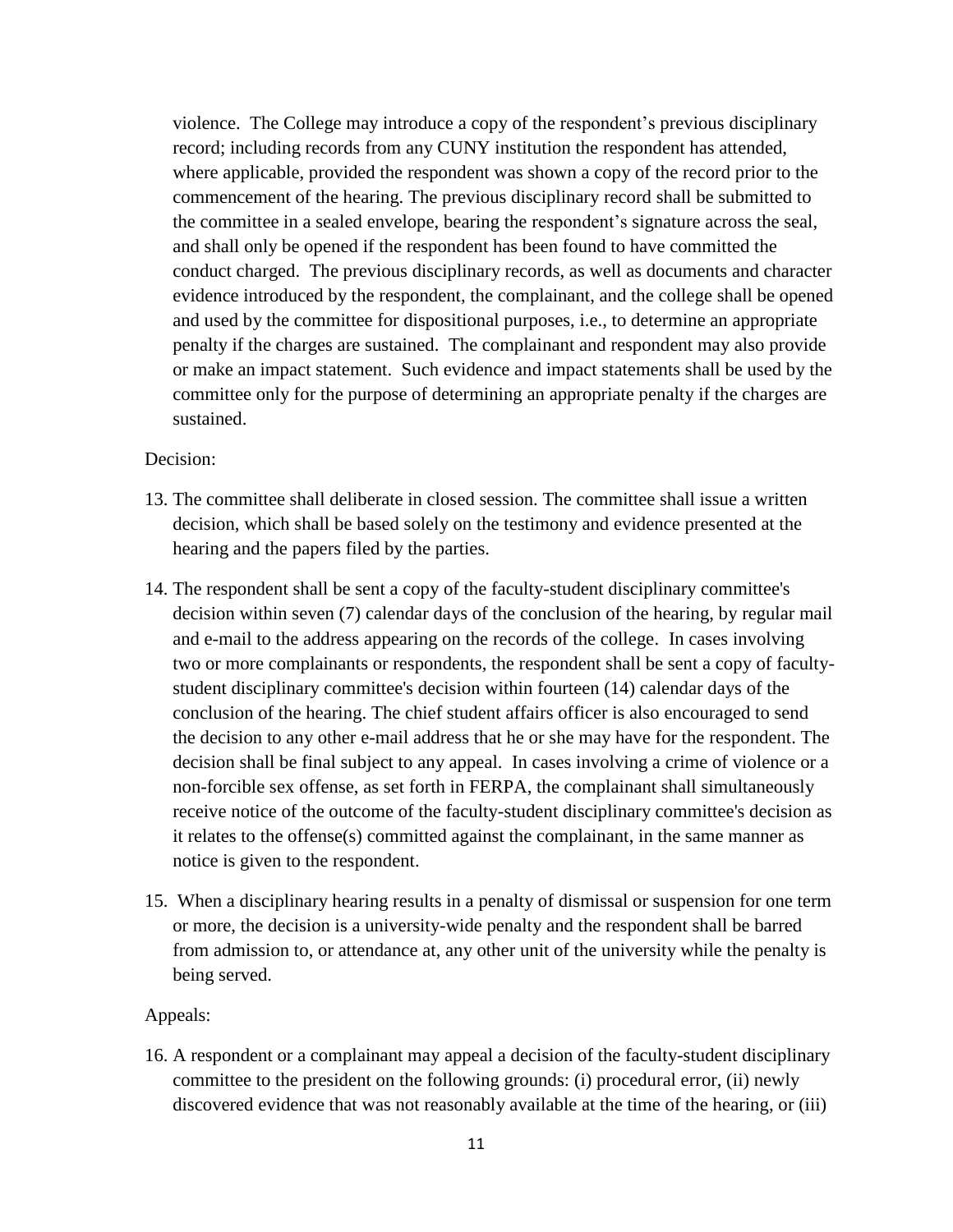the disproportionate nature of the penalty. The president may remand for a new hearing or may modify the penalty either by decreasing it (on an appeal by the respondent) or appeal to the president is one of dismissal or suspension for one term or more, a increasing it (on an appeal by the complainant). If the president is a party to the dispute, her/his functions with respect to an appeal shall be discharged by an official of the university to be appointed by the chancellor or her or his designee. If the penalty after respondent or a complainant may appeal to the board committee on student affairs and special programs. The board may dispose of the appeal in the same manner as the president.

- after the delivery of the decision appealed from. This requirement may be waived in a particular case for good cause by the president or the board committee as the case may shall be sent a written notice of the other party's appeal. In addition, the respondent 17. An appeal under this section shall be made in writing within fifteen (15) calendar days be. Within three (3) calendar days of the receipt of any appeal, either to the president or the board committee on student affairs and special programs, the non-appealing party and/or the complainant shall have the opportunity to submit a written opposition to the other party's appeal within fifteen (15) calendar days of the delivery of the notice of receipt of such appeal.
- 18. The president shall decide and issue a decision within fifteen (15) calendar days of issue a decision within five (5) calendar days of the meeting at which it hears the appeal. receiving the appeal or within fifteen (15) calendar days of receiving papers in opposition to the appeal, whichever is longer. The board committee shall decide and

Notations on Transcripts:

- violation. In all other cases, the college must place a notation of the findings and penalty 19. In cases in which a respondent has been found responsible for a Clery Act reportable crime of violence, the college must place a notation on her/his transcript stating that she/he was suspended or expelled after a finding of responsibility for a code of conduct on a respondent's transcript unless a mediation agreement, the committee's decision, or the decision on any appeal under section 15.4(p), expressly indicate otherwise.
- 20. A notation of expulsion after a respondent has been found responsible for a Clery Act reportable crime of violence shall not be removed. In all other cases, a notation of expulsion, suspension or any lesser disciplinary penalty shall be removed, as a matter of right, upon the request of the respondent to the Chief Student Affairs Officer made, four of any suspension, whichever is longer. If a finding of responsibility for any violation is years after the conclusion of the disciplinary proceeding or one year after the conclusion vacated for any reason, any such notation shall be removed.